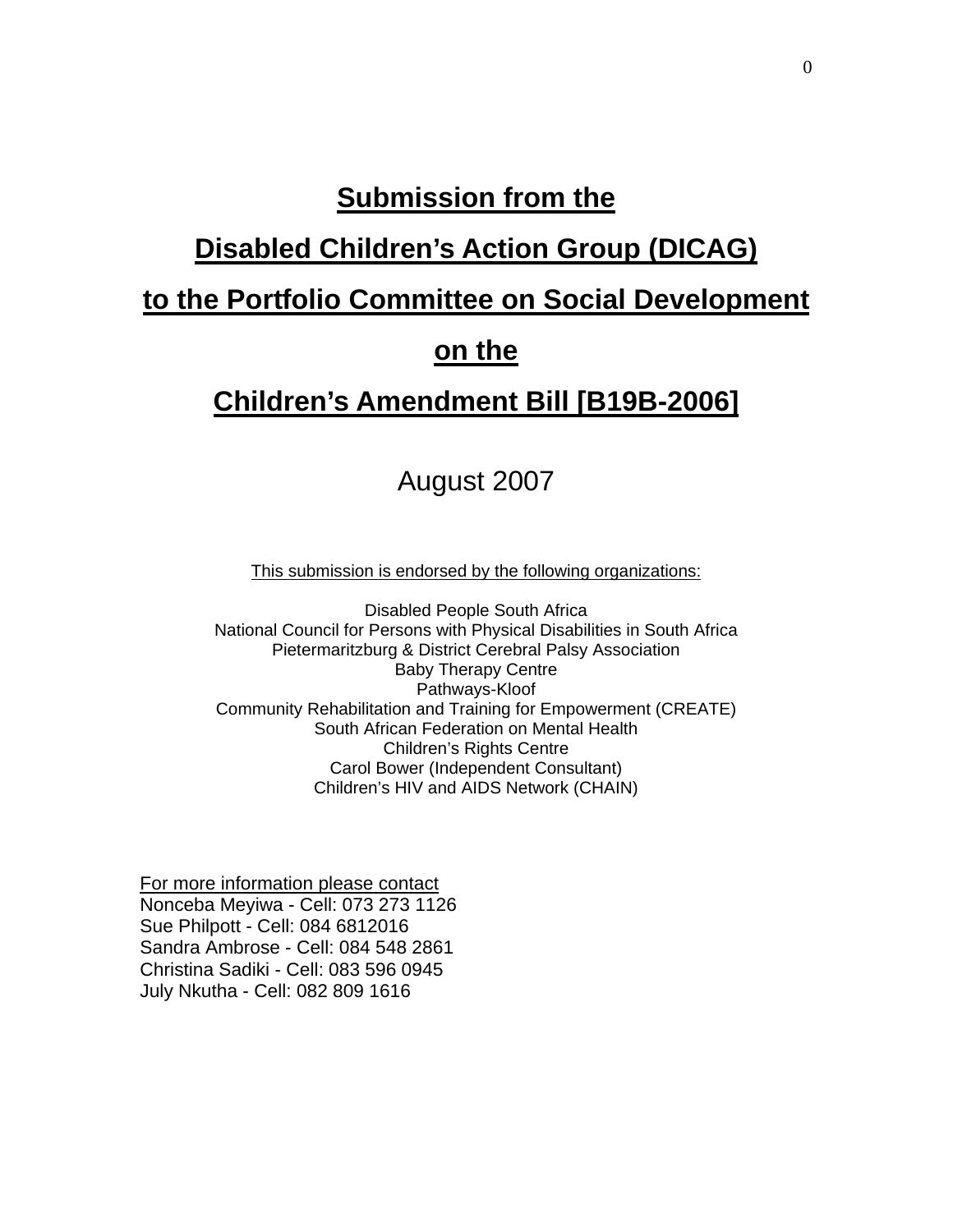# **Introduction**

The Disabled Children's Action Group (DICAG) has been working closely with other organizations in the child disability sector to ensure the inclusion of children with disability or chronic illness in all provisions of the Children's Amendment Bill. Over 22 submissions on disability were made during the provincial hearings on the Bill during 2006-2007. This submission presents key recommendations for amendments which we believe need to be made to the B19B-2006 Bill. They are based on the discussions held at a national disability workshop in June 2007.

The Principles chapter of the Children's Act makes reference (in Clause 11) to specific areas around which consideration is to be given to children with disability or chronic illness. These include child participation, conditions that ensure dignity and promote self-reliance and provision of support services. This submission builds on Clause 11, and spells out what inclusion of children with disability means in terms of implementation of specific areas of service provision (e.g. partial care, ECD, child and youth care centres).

As DICAG, we recognise that, like all other children, children with disability or chronic illness have a range of needs and require different levels of support. We are therefore recommending that in planning for inclusive services, the Department of Social Development work towards provision of both

- o services that enable equal access for children with disability or chronic illness to general services for children, as well as
- o services that they require in addition to general services because of specific needs.

In June 2007, South Africa ratified the United Nation's Convention on Disability  $(UNCD)<sup>1</sup>$ , affirming the government's commitment to protect the rights of disabled adults and children. We believe that the Children's Act and the Children's Amendment Bill present an opportunity to legislate these rights for disabled children in South Africa.

 $\overline{a}$ <sup>1</sup> United Nations A/RES/61/106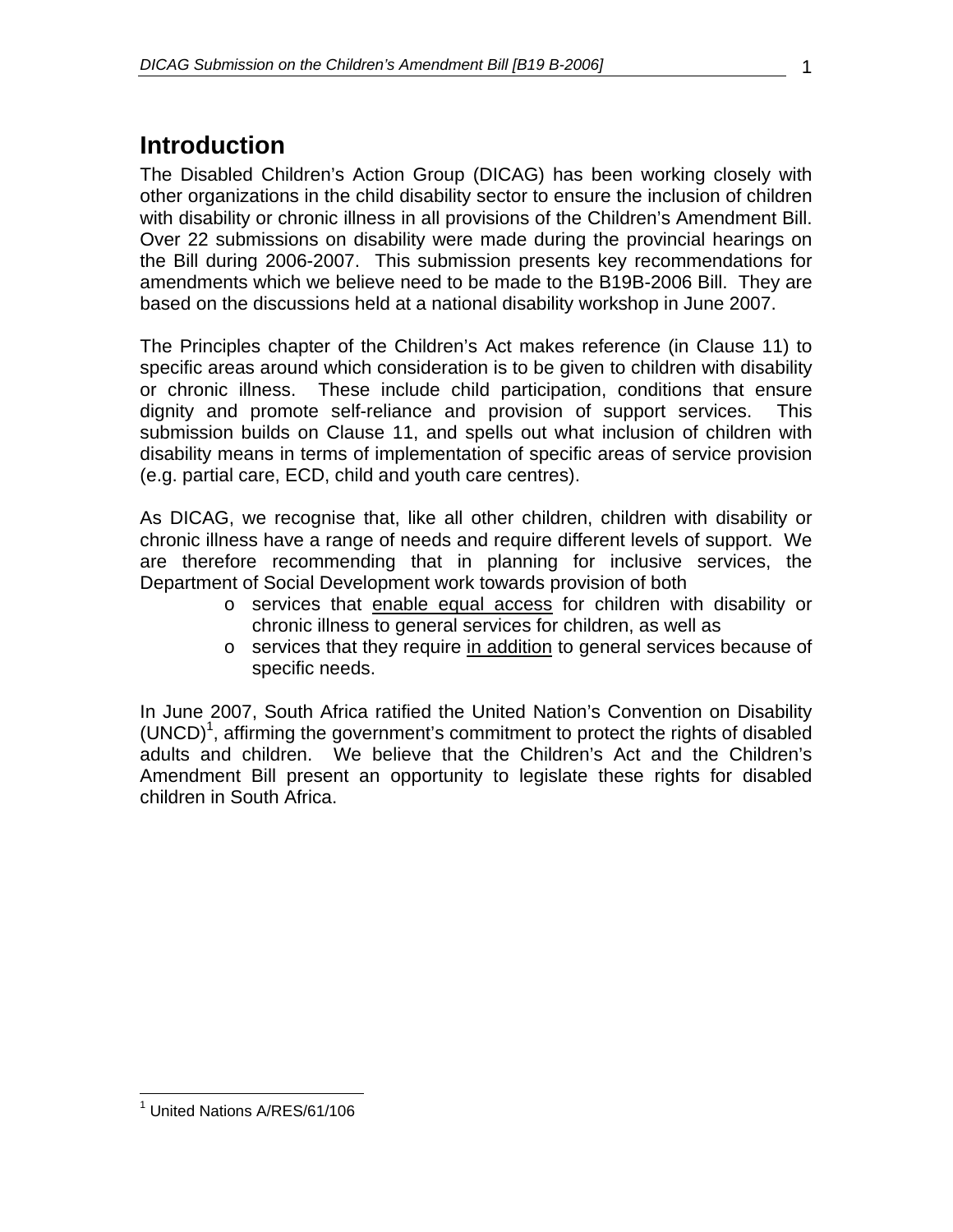#### **CHAPTER 5: Partial care**

| <b>Section</b>                                   | <b>Recommended amendment</b>                                                                                            | <b>Motivation</b>                                                                                                                                                                                                                                                                                                                                                                                                                                                                                                                                                                                                                                                                                                                                                                                                                                                                                                                                                                                                                                                                                                                                                                                                                                                                      |
|--------------------------------------------------|-------------------------------------------------------------------------------------------------------------------------|----------------------------------------------------------------------------------------------------------------------------------------------------------------------------------------------------------------------------------------------------------------------------------------------------------------------------------------------------------------------------------------------------------------------------------------------------------------------------------------------------------------------------------------------------------------------------------------------------------------------------------------------------------------------------------------------------------------------------------------------------------------------------------------------------------------------------------------------------------------------------------------------------------------------------------------------------------------------------------------------------------------------------------------------------------------------------------------------------------------------------------------------------------------------------------------------------------------------------------------------------------------------------------------|
| <b>Clause 76 Partial</b><br>care                 | (c) Remove "or other medical<br>facility"                                                                               | A partial care centre which provides therapy for disabled children may be<br>classified as a "medical facility" and would then not qualify for funding.                                                                                                                                                                                                                                                                                                                                                                                                                                                                                                                                                                                                                                                                                                                                                                                                                                                                                                                                                                                                                                                                                                                                |
| Clause 77 Strategy<br>concerning partial<br>care | Retain reference to clause 11<br>here.<br>77 (1) The Minister, after<br>consultation with the Ministers of<br>Transport | When departmental strategy is formulated, there is no initial plan to<br>include children with disability into partial care. As a result, most are at<br>home or are in informal centres run by their parents. This clause will<br>facilitate the inclusion of children with disability into partial care centres,<br>as it places an obligation on the MEC to establish a range of facilities and<br>services that cater for all children. It is very positive that there is cross-<br>reference to clause 11 of the Act.<br>It is extremely positive that this clause includes Health and Education, as<br>well as "interested persons".<br>Often children with disabilities living in rural areas do not get access to<br>partial care because of transport problems. Where a child is in a buggy,<br>or on crutches and has to cross a river, this is not only dangerous for the<br>child, but also difficult for the parent. On a rainy day, the child may not<br>get to the centre. Also there is the potential for abuse and abduction of<br>children with disabilities where they have to travel long distances on their<br>way to centres. Provision of accessible transport is one of the key<br>mechanisms to ensure the dignity of children with disability <sup>2</sup> . |
| <b>Clause 78 Provision</b><br>of partial care    | 78 (1) The MEC for social<br>development of a province<br><u>must</u>                                                   | The way that the clause is currently phrased, there is no obligation<br>placed on the MEC to fund partial care. This makes provision of services<br>discretionary and as a result, it may exclude certain children from<br>accessing these services. If the MEC is left with the discretion of funding<br>services, then children in dire need of the service may suffer. This has a<br>particular impact on children with disability, as their families face many<br>financial demands as a result of the extra costs associated with the<br>child's condition.                                                                                                                                                                                                                                                                                                                                                                                                                                                                                                                                                                                                                                                                                                                       |

 $^2$  See UNCD Article 9 (1), and African Charter on the Rights and Welfare of the Child, Article 13 (1)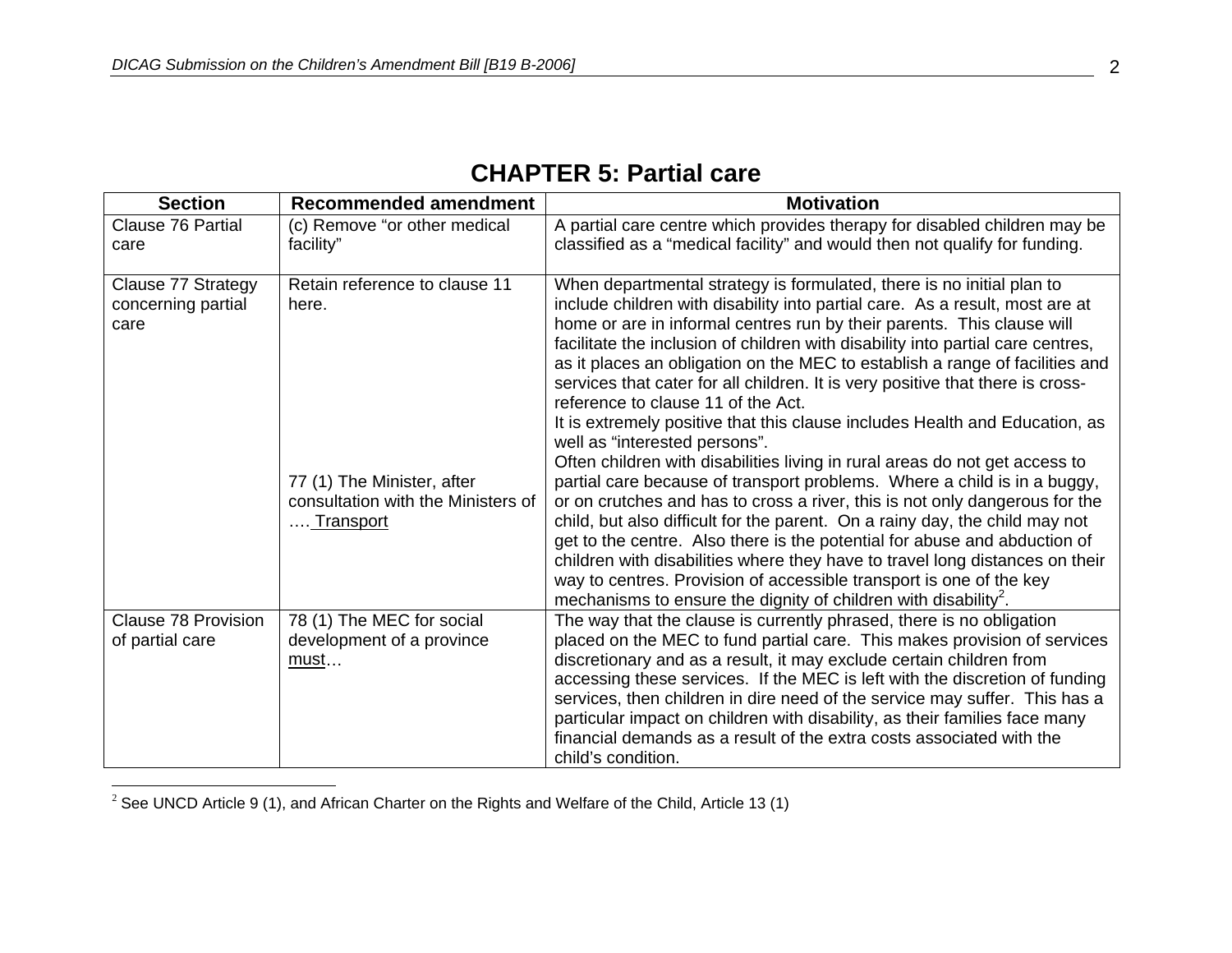| Clause 79 Norms<br>and standards for<br>partial care | (2) (k) employ persons that are<br>trained in childcare and provide<br>training to persons employed at<br>the facility<br>(3) A partial care facility for<br>children requiring high levels of                                                                                                                   | The way this clause is currently structured, it differentiates between<br>children with disability and those without disability. We recognise the<br>need for the provision of specialized partial care centres for children with<br>severe and/or multiple disabilities, but this must be on a continuum of<br>services that addresses the different levels of support required. It is<br>important that parents should be given the choice as to where they would<br>like to send their child (i.e. it is not assumed that every disabled child |
|------------------------------------------------------|------------------------------------------------------------------------------------------------------------------------------------------------------------------------------------------------------------------------------------------------------------------------------------------------------------------|---------------------------------------------------------------------------------------------------------------------------------------------------------------------------------------------------------------------------------------------------------------------------------------------------------------------------------------------------------------------------------------------------------------------------------------------------------------------------------------------------------------------------------------------------|
|                                                      | support $3$ must, in addition to the<br>norms and standards                                                                                                                                                                                                                                                      | would automatically have to attend a specialized facility). The training of<br>staff working with children with disability is critical and is articulated<br>strongly in the UNCD (Article 4 (1) (i)).                                                                                                                                                                                                                                                                                                                                            |
|                                                      | (3) (iii) basic therapeutic<br>intervention                                                                                                                                                                                                                                                                      | A facility for children with disability has as one of its main aims to<br>maximize the skills of the children so that they can develop their full<br>potential and become active members of society. Therefore not only are<br>the "caring" needs of the children important, but even more critically the<br>therapy-intervention and development needs.                                                                                                                                                                                          |
|                                                      | (3) (d) act a source of advice<br>and support for other partial care<br>centres where required.                                                                                                                                                                                                                  | Specialised centres should act as a resource to train and support partial<br>care centres to cater for a wide range of diversity amongst children <sup>4</sup> .                                                                                                                                                                                                                                                                                                                                                                                  |
| Clause 82<br>Consideration of<br>application         | 2 (c) the applicant has the<br>necessary knowledge or training<br>and support to utilize funds<br>(5)  a provincial head of social<br>development must assist the<br>owner or manager of a partial<br>care centre with the provision of<br>the necessary funds and<br>resources, in order to comply <sup>5</sup> | Clause 78 (1) and 82 (5) suggest that funds for partial care be made<br>available from the Dept of Social Development. Nevertheless, there must<br>be a trained and accountable manager in order to ensure that the facility<br>and the service are sustainable.                                                                                                                                                                                                                                                                                  |

<sup>&</sup>lt;sup>3</sup> This term refers to e.g. children with severe or multiple disabilities, or those in the later stages of terminal \_illness<br><sup>4</sup> This is the model being used in the Education sector (based on Education White Paper 6), whe resource centres. Not only do they cater for children requiring high levels of support, they provide an outreach service to schools in the district.<br><sup>5</sup> This is consistent with 78 (3)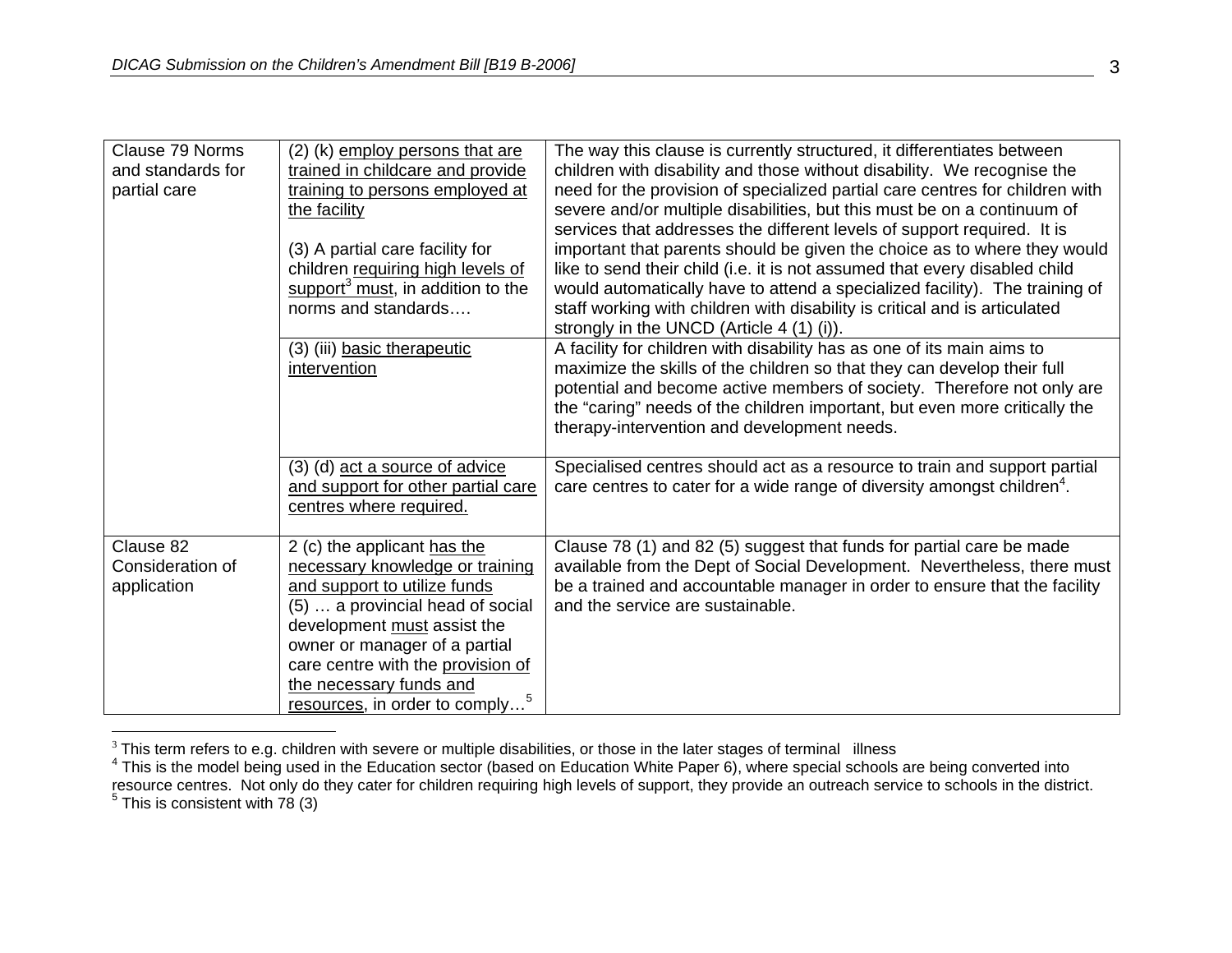| Clause 87 Record      |                                      | (2) (b) It is important to define what is meant by "most urgently required".  |
|-----------------------|--------------------------------------|-------------------------------------------------------------------------------|
| and inspection of     |                                      | We need to ensure the provision of services for children with severe          |
| and provision for     |                                      | disabilities, as the consequences of NOT providing services for them may      |
| partial care facility |                                      | even lead to their death.                                                     |
|                       |                                      | (2) (c) It is important to determine what constitutes "suitable premises". It |
|                       |                                      | is needs to be in line with regulations on access - Part S of the SABS        |
|                       |                                      | <b>Building Regulations.</b>                                                  |
| Clause 89 Death,      | 89 (3) If a child is abused or       | There may be instances where the person operating the centre is               |
| abuse or serious      | [seriously] injured while in partial | themselves responsible for the abuse or injury of a child. Provision          |
| injury of child in    | care the person operating the        | needs to be made for a child or parent/caregiver to "immediately report"      |
| partial care facility | partial care facility, or a child at | such abuse.                                                                   |
|                       | the partial care facility or parents |                                                                               |
|                       | of children attending the            |                                                                               |
|                       | facility                             |                                                                               |

## **CHAPTER 6: ECD**

| <b>Section</b>        | <b>Recommended amendmt</b>         | <b>Motivation</b>                                                         |
|-----------------------|------------------------------------|---------------------------------------------------------------------------|
| Clause 91 Early       | ECD means the process of           | If the aim of ECD is to provide "learning and support appropriate to      |
| childhood development | emotional, cognitive, sensory,     | the child's developmental age and stage" (CI 91 (3)), then all senses     |
|                       | communication, spiritual, moral,   | need to develop at an early stage, to enable the child to know about      |
|                       | physical and social development    | his/her world. This would be crucial for a blind child who has to be      |
|                       | of children from birth to school-  | taught to feel, hear and smell different things, or a Deaf child learning |
|                       | going age, taking into             | to express themselves and communicate their basic needs.                  |
|                       | consideration the child's          |                                                                           |
|                       | developmental stage <sup>6</sup> . | Due to the many barriers to learning and development experienced          |
|                       |                                    | by disabled children (including lack of availability of appropriate       |
|                       |                                    | learning materials and lack of access to facilities) they may not         |

 $^6$  ELRU submission contained in Western Cape mandate, and DICAG submission to DSD 20 June 2007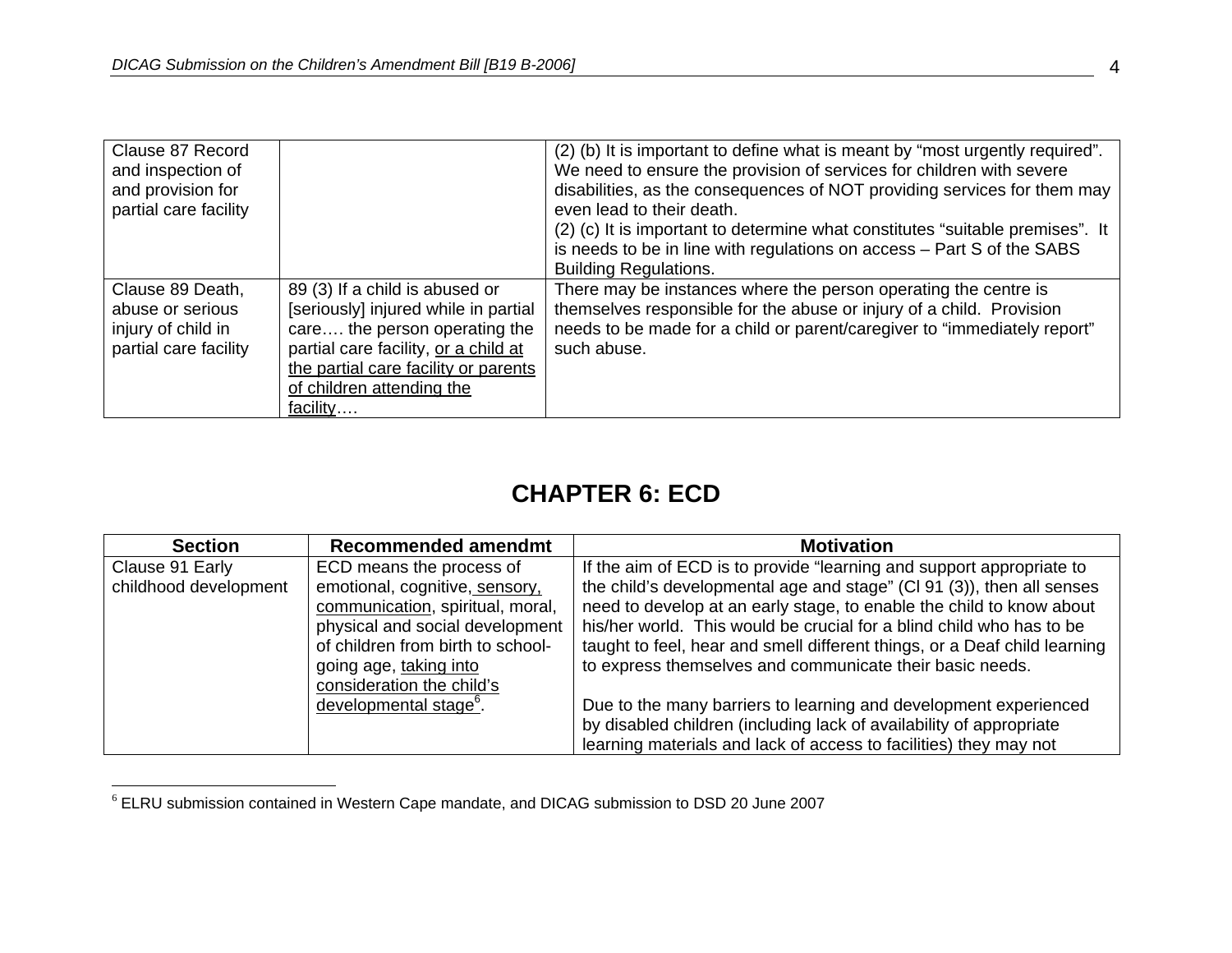|                                                                     |                                                                                                                                                                                                                                                              | achieve developmental milestones at the same age as able-bodied<br>children.                                                                                                                                                                                                                                                                                          |
|---------------------------------------------------------------------|--------------------------------------------------------------------------------------------------------------------------------------------------------------------------------------------------------------------------------------------------------------|-----------------------------------------------------------------------------------------------------------------------------------------------------------------------------------------------------------------------------------------------------------------------------------------------------------------------------------------------------------------------|
| Clause 92 Strategy<br>concerning early<br>childhood development     | Recommend the retention of this<br>clause                                                                                                                                                                                                                    | This is a necessary clause to ensure that children with disability or<br>chronic illness are specifically targeted for inclusion into ECD<br>services. Statistics indicate that children with disability are<br>disproportionately represented in ECD facilities <sup>7</sup> , and this obliges<br>government to plan for provision of ECD services to all children. |
| Clause 93 Provision of<br>early childhood<br>development services   | 93 (1) The MEC for social<br>development of a province [may]<br>must from money<br>(4) The funding of early<br>childhood development<br>programmes must give priority to<br>children in poor communities<br>and those with disability or<br>chronic illness. | This is necessary to ensure that all children, including those in poor<br>communities and those with disability or chronic illness, benefit from<br>ECD.                                                                                                                                                                                                              |
| Clause 94 Norms and<br>standards for early<br>childhood development | 94 (4) We recommend the<br>insertion of a clause relating to<br>staff to children ratios <sup>8</sup> .                                                                                                                                                      | This is necessary in order to ensure the safety and well-being of all<br>children and to optimize service provision.                                                                                                                                                                                                                                                  |

 $^7$  Dept of Education (2001) The nationwide audit of ECD provisioning in South Africa. Pretoria<br> $^8$  See also 209 (4)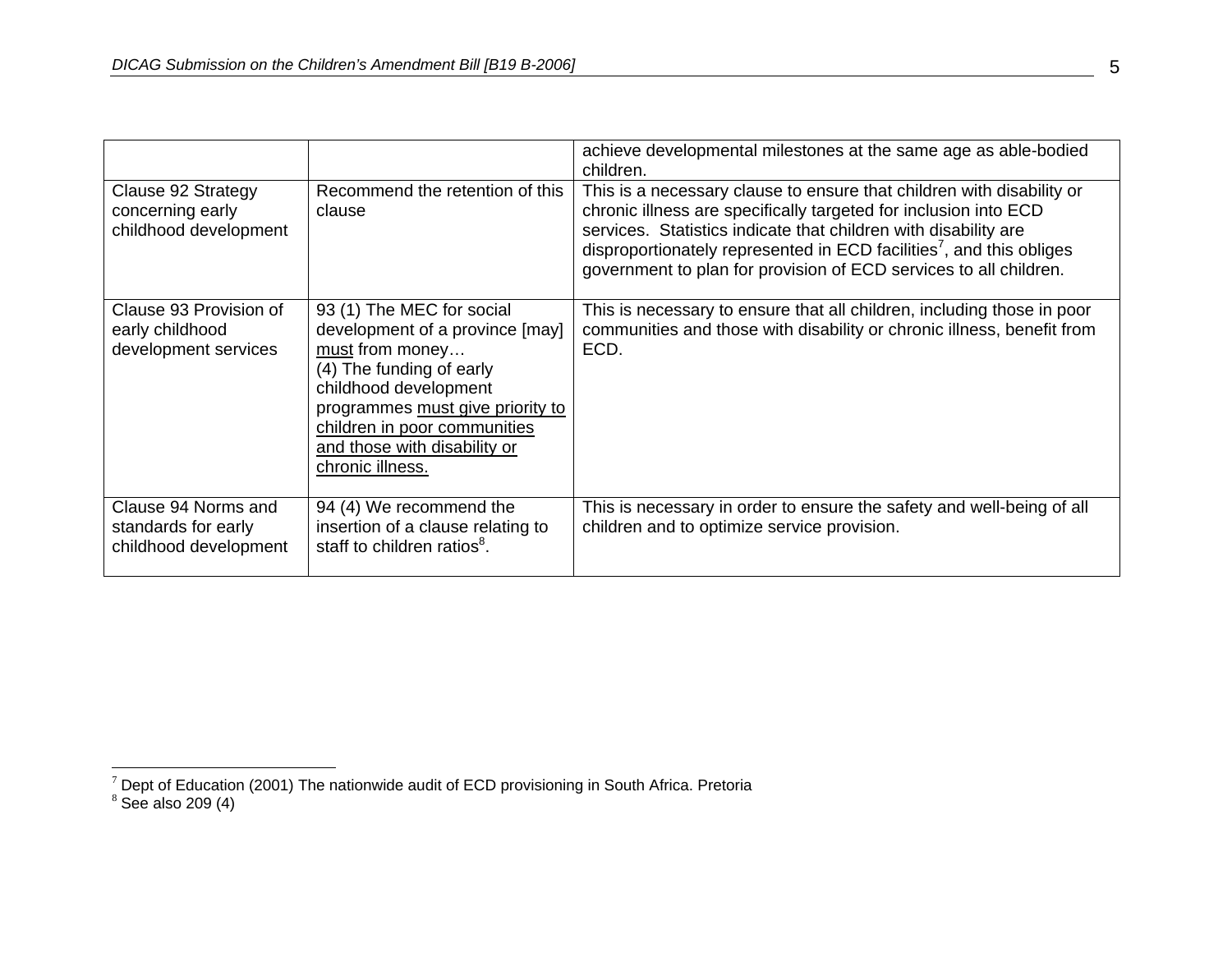# **CHAPTER 7 - Child protection system**

| <b>Section</b>                                                      | <b>Recommended amendment</b>                                                                                                                            | <b>Motivation</b>                                                                                                                                                                                                                                                                                                                                                                        |
|---------------------------------------------------------------------|---------------------------------------------------------------------------------------------------------------------------------------------------------|------------------------------------------------------------------------------------------------------------------------------------------------------------------------------------------------------------------------------------------------------------------------------------------------------------------------------------------------------------------------------------------|
| Clause 104 Strategy<br>concerning child<br>protection               | Within Clause 104 (1) we recommend<br>inclusion of a reference to Clause 11 of<br>the Act. <sup>9</sup>                                                 | It is important to foreground children with disability or chronic<br>illness as they are particularly vulnerable to abuse and<br>neglect. Communication differences in particular need to be<br>addressed in order to ensure that children with disability<br>receive the necessary protection from the wide range of<br>service providers involved (e.g. SAPS, clerks, social workers). |
| Clause 106 Norms<br>and standards<br>concerning child<br>protection | (2) Norms and standards must relate to<br>the following:<br>(b) identification and assessment                                                           | There need to be ways of identifying children who are "hidden"<br>by their families as a result of neglect.                                                                                                                                                                                                                                                                              |
| Clause 110 Reporting<br>a child in need of care<br>and protection   | (1)<br>[who on reasonable grounds<br>concludes]  who on reasonable<br>grounds suspects                                                                  | It may not be possible for someone to conclusively state that<br>abuse is happening. However, if they suspect that this is so,<br>they are responsible for reporting it. Only an official<br>investigation can lead to a conclusion.                                                                                                                                                     |
|                                                                     | (3) (a) must substantiate that suspicion to<br>the provincial department                                                                                | (3) (a) The term "must substantiate that conclusion or belief" is<br>problematic.                                                                                                                                                                                                                                                                                                        |
|                                                                     | (4) A police official to whom a report has<br>been made in terms of subsection (2)<br>must-<br>(c) be appropriately trained to respond to<br>the report | The appropriate training is necessary to enable police officials<br>to effectively communicate with children, including those<br>children with communication and intellectual disabilities, and<br>to ensure that these children are treated with respect and<br>dignity.                                                                                                                |
|                                                                     |                                                                                                                                                         | It is critical that (mandatory) reporting of a child being abused<br>or neglected be accompanied by the provision of services<br>which are required in response.                                                                                                                                                                                                                         |

 $^9$  See Cl 77 (1) on partial care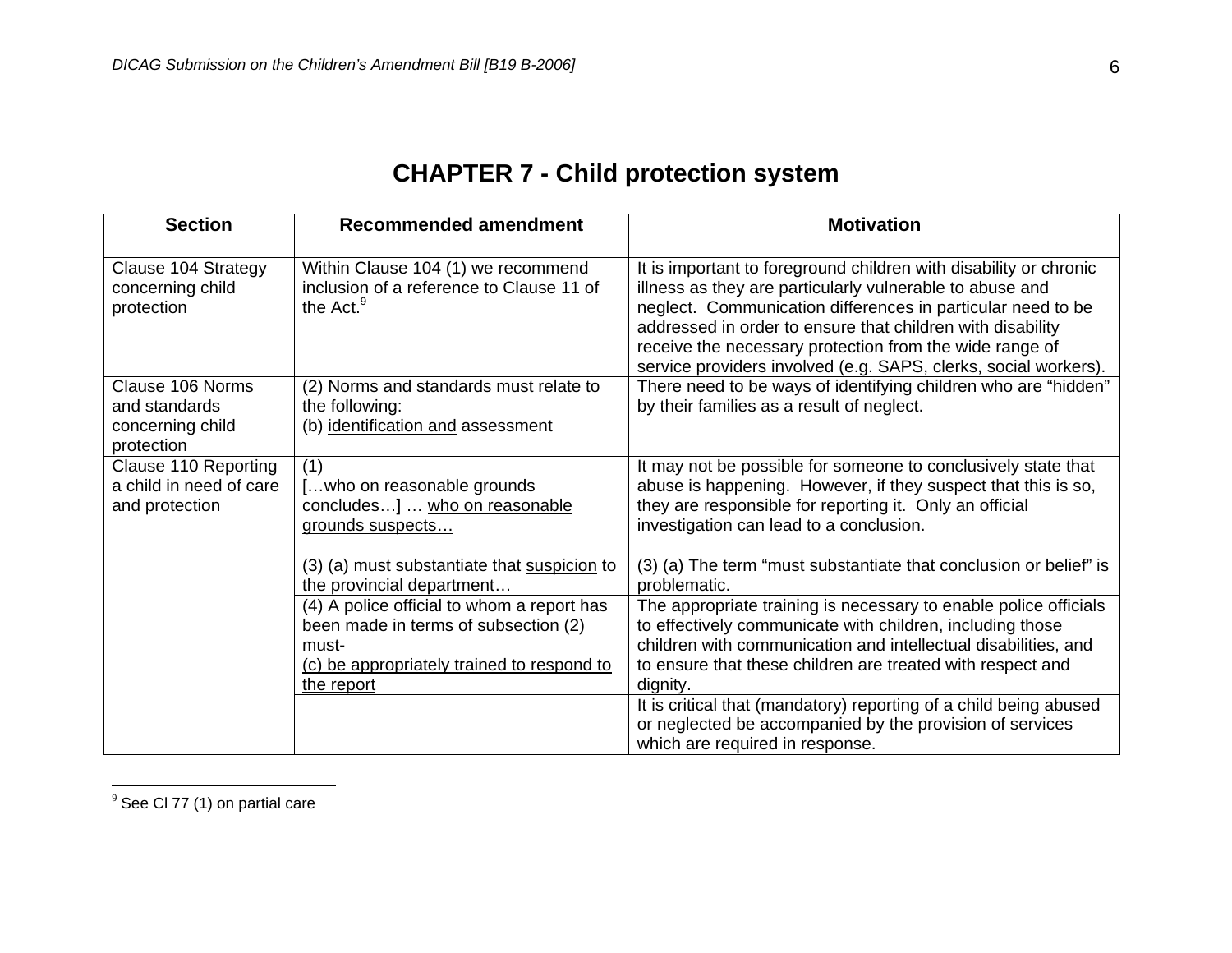| <b>Section</b>                                                                  | <b>Recommended amendment</b>                                                                                                                                                                                                                                                                                                                                                                                                      | <b>Motivation</b>                                                                                                                                                                                                                                                                                                                                                                                                                                                                                                                   |
|---------------------------------------------------------------------------------|-----------------------------------------------------------------------------------------------------------------------------------------------------------------------------------------------------------------------------------------------------------------------------------------------------------------------------------------------------------------------------------------------------------------------------------|-------------------------------------------------------------------------------------------------------------------------------------------------------------------------------------------------------------------------------------------------------------------------------------------------------------------------------------------------------------------------------------------------------------------------------------------------------------------------------------------------------------------------------------|
| Clause 143<br>Prevention and early<br>intervention<br>programmes                | 143 (1) Early intervention<br>programmes means programmes<br>(b) provided to families where there<br>are children identified as being<br>vulnerable to or at risk of harm or<br>disability, or removal into alternative<br>care.<br>(c) targeted at children from birth<br>who are at risk or whom have<br>established risk based on biological,<br>environmental or social factors, or<br>those who have delayed<br>development. | The definition of EI needs to stress the importance of prevention and<br>early intervention at a very early age, and even before birth.<br>Research has shown that while the brain is still growing, there is the<br>potential to have the most impact to lessen the effect of a<br>developmental delay.                                                                                                                                                                                                                            |
| Clause 144<br>Purposes of<br>prevention and early<br>intervention<br>programmes | 144 (1) Prevention and El<br>programmes must focus on<br>(j) integrated strategies for health<br>promotion and prevention of<br>childhood disability                                                                                                                                                                                                                                                                              | Over 50% of disabilities are preventable and are caused by poverty-<br>related factors. (The high rates of Foetal Alcohol Syndrome in the<br>Western Cape are a cause of particular concern <sup>10</sup> .) In turn, disability<br>has a very high social and economic impact on children and their<br>families. For this reason, Health and Social Development in particular<br>need to be working closely to ensure improved maternal nutrition,<br>high uptakes of immunization, and other disability prevention<br>programmes. |
|                                                                                 | 144 (k) facilitating access to<br>assistive devices and other support                                                                                                                                                                                                                                                                                                                                                             | Access to provision of assistive devices is critical, as this is the<br>means by which there can be equalization of opportunities <sup>11</sup> . Also,                                                                                                                                                                                                                                                                                                                                                                             |

## **CHAPTER 8: Prevention and early intervention**

 $^{10}$  May, P.A., Gossage, J.P., Brooke, L.E., et al.. 2005. Maternal risk factors for foetal alcohol syndrome in the Western Cape Province of South Africa: a population-based study. American Journal of Public Health, 95: 1190-1199. 11 See Article 20 (b) of the UNCD.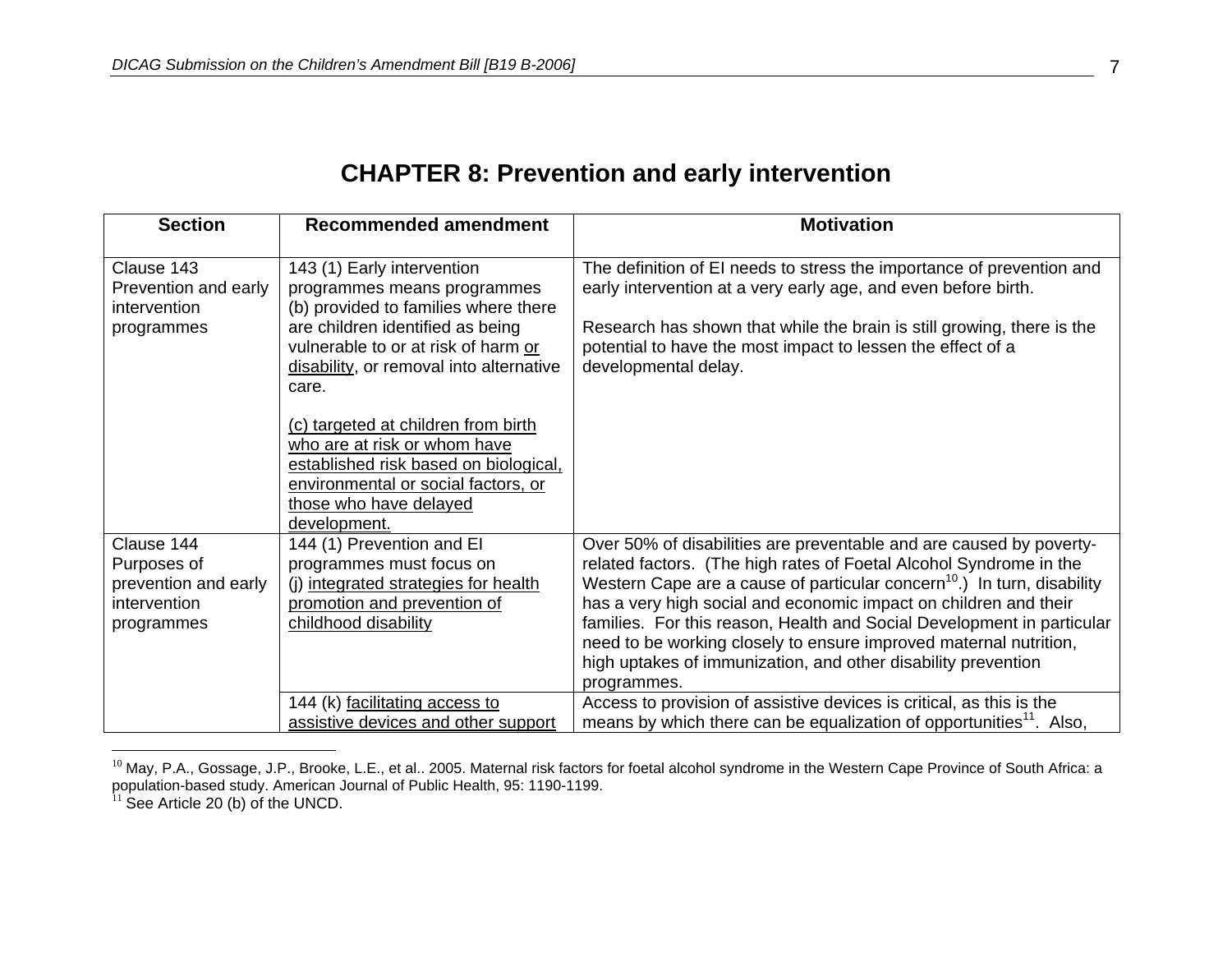|                      | services to promote the                                       | there needs to be consideration of the comparative costs of                                                                                |
|----------------------|---------------------------------------------------------------|--------------------------------------------------------------------------------------------------------------------------------------------|
|                      | development of and/or prevent                                 | prevention vs. long term care and support.                                                                                                 |
|                      |                                                               |                                                                                                                                            |
|                      | deterioration of children with                                |                                                                                                                                            |
|                      | disability or chronic illness                                 |                                                                                                                                            |
|                      | 144 (1) (e) providing psychological,                          | These interventions need to equip parents and caregivers to                                                                                |
|                      | rehabilitation therapeutic and                                | contribute to the development of their children at home and in the                                                                         |
|                      | counselling programmes for children                           | wider community.                                                                                                                           |
|                      | (I) peer group counselling and                                | An important mechanism through which support can be provided to                                                                            |
|                      | support groups                                                | parents – particularly young mothers with disabled children – is that of                                                                   |
|                      |                                                               | support groups. Often contact with others in a similar situation gives                                                                     |
|                      |                                                               | young mothers an opportunity to share their hopes and fears as well                                                                        |
|                      |                                                               | as to obtain practical information about services available and                                                                            |
|                      |                                                               | strategies to promote the child's development.                                                                                             |
|                      | 145 (1) The Minister, after                                   | The inclusion of the Departments of Health and Education are                                                                               |
|                      | consultation with the Ministers of                            | endorsed. Through the Road to Health charts, Health personnel are                                                                          |
|                      | Education, of Finance, of Health and                          | able to monitor the growth and development of children, and need to                                                                        |
|                      | of Transport"                                                 | work closely with Social Development when difficulties are                                                                                 |
|                      |                                                               |                                                                                                                                            |
|                      |                                                               | encountered. Education has an important role to play especially in                                                                         |
|                      |                                                               | addressing barriers to learning as articulated in Education White                                                                          |
|                      |                                                               | Paper 6. However, lack of access to transport remains one of the key                                                                       |
|                      |                                                               | barriers that prevent children with disabilities and their families from                                                                   |
|                      |                                                               | benefiting from services. It is recommended that the Dept of                                                                               |
|                      |                                                               | Transport be included.                                                                                                                     |
| Clause 145 Strategy  | Within this clause we recommend                               |                                                                                                                                            |
| for securing         | inclusion of a reference to Clause                            |                                                                                                                                            |
| prevention and early | 11 of the Act.                                                |                                                                                                                                            |
| intervention         |                                                               |                                                                                                                                            |
| Clause 146           |                                                               |                                                                                                                                            |
|                      |                                                               |                                                                                                                                            |
| Provision of         | 146 (1) The MEC for social<br>development of a province must, | We are concerned that 146 (1) implies that the provision of these<br>critical services is discretionary. There should be a cost comparison |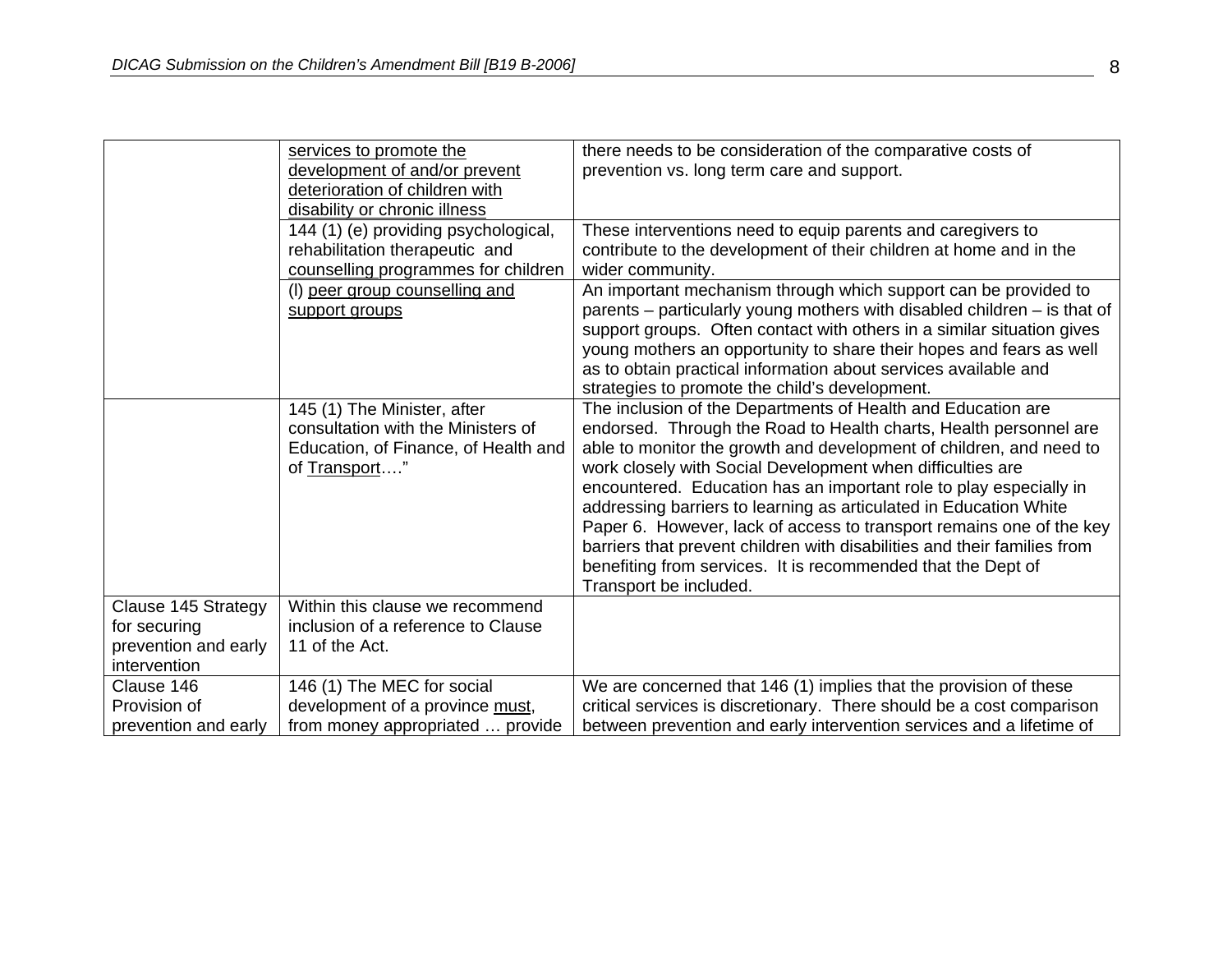| intervention services | and fund prevention and early<br>intervention programmes for that | health care and support services should these services NOT be<br>provided <sup>12</sup> . |
|-----------------------|-------------------------------------------------------------------|-------------------------------------------------------------------------------------------|
|                       | province.                                                         |                                                                                           |
| Clause 147 Norms      | 147 (2) The norms and standards                                   | 147 (1) (b) refers to "education, information and promotion". It is                       |
| and standards for     | must relate to the following                                      | critical to ensure that all information is accessible to children with                    |
| prevention and early  | (b) education, accessible                                         | disabilities and their families/caregivers. Health promotion includes                     |
| intervention          | information and health promotion,                                 | ensuring access of children to adequate nutrition as well as specific                     |
| programmes            |                                                                   | services such as immunizations <sup>13</sup> . The right of access to information         |
|                       |                                                                   | is strongly articulated in the UNCD (Article $9(1)$ , $(2)$ (f)).                         |
|                       | 147(2)                                                            | Counselling services also need to be included, and to be distinct from                    |
|                       | (c) therapeutic and counselling                                   | therapy. Counselling services greatly assist disabled children and                        |
|                       | programmes, including access to                                   | their families to develop resilience in order to cope with the                            |
|                       | assistive devices                                                 | challenges that they face. They should also result in linking children                    |
|                       |                                                                   | and their families to the necessary services.                                             |
|                       | Insert the following clause:                                      | This would facilitate the early identification of children experiencing                   |
|                       | The MEC of Education in each                                      | difficulties, both at home and at school. This clause needs to be read                    |
|                       | province must establish and                                       | in conjunction with Education White Paper 6 (Inclusive Education),                        |
|                       | maintain for all schools in the                                   | which provides for screening, identification, assessment and support                      |
|                       | province a mechanism for the                                      | for learners. In addition, the White Paper envisages the setting up of                    |
|                       | identification, referral and support of                           | District Support Teams, which could be a mechanism to ensure                              |
|                       | children <sup>14</sup> .                                          | intersectoral collaboration in addressing specific issues e.g.                            |
|                       |                                                                   | substance abuse.                                                                          |
|                       | Insert the following clauses                                      | It is essential that the needs of all children are considered in the                      |
|                       | 1) Every local authority must take                                | development of the IDPs. This would ensure that the appropriate                           |
|                       | children's needs into account when                                | resources are allocated and would promote the progressive                                 |
|                       | developing its Integrated                                         | realization of the goal of inclusion of all children.                                     |
|                       | Development Plan                                                  |                                                                                           |

 $^{12}$  See Article 23 (3) of the UNCD.<br><sup>13</sup> There needs to be close co-ordination with the Dept of Health around this, particularly in relation to Integrated Management of Childhood Illnesses (IMCI)<br><sup>14</sup> See CASNET submission to the Department of Social Development, August 2007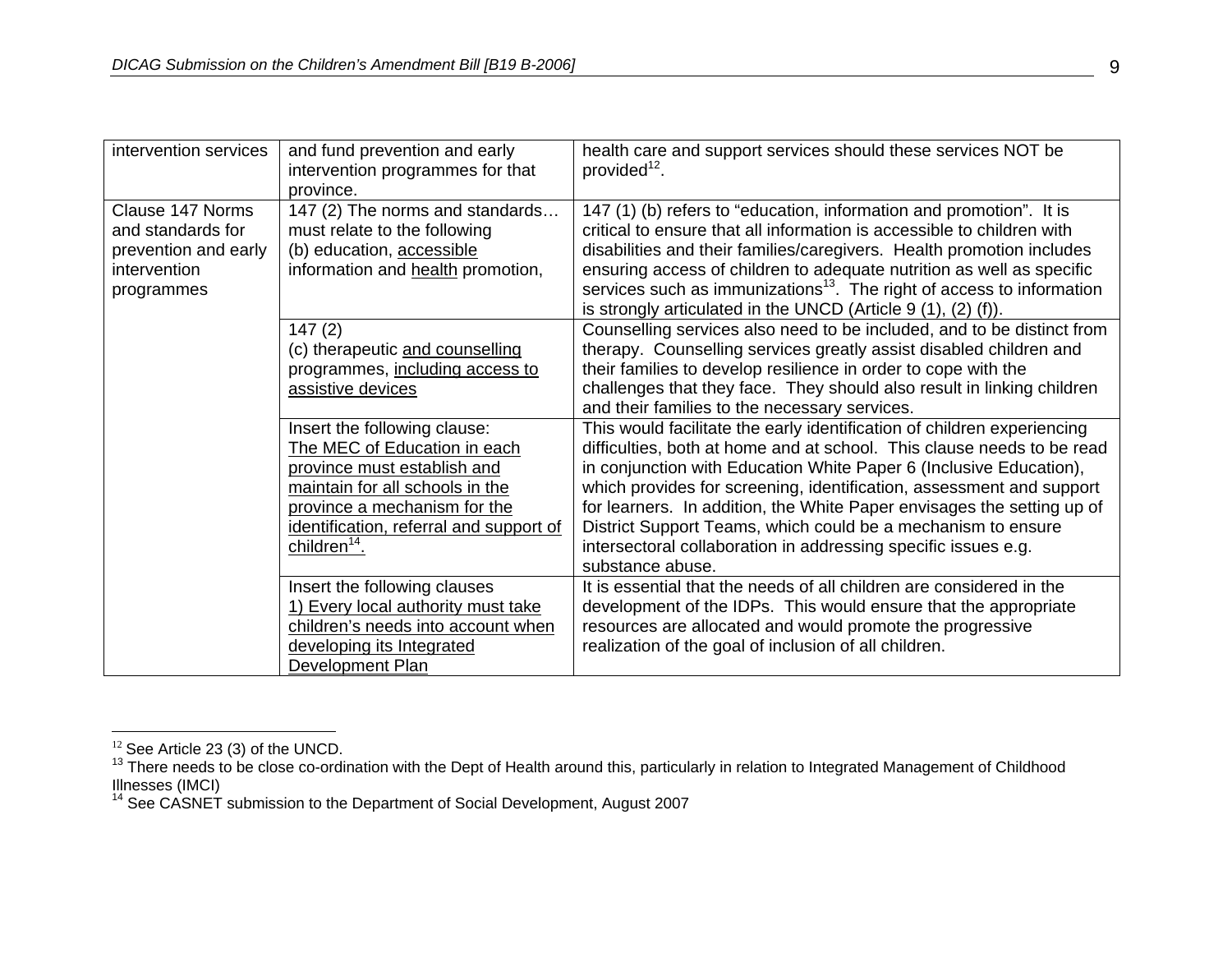| 2) Every local authority must           |  |
|-----------------------------------------|--|
| develop, in co-operation with all       |  |
| relevant local role-players, including  |  |
| parents of disabled children, an        |  |
| intersectoral plan for supportive       |  |
| services to children with disability or |  |
| chronic illness <sup>15</sup>           |  |

#### **CHAPTER 12 - Foster care**

| <b>Section</b> | <b>Recommended amendment</b>                  | <b>Motivation</b>                                                    |
|----------------|-----------------------------------------------|----------------------------------------------------------------------|
| Clause 184     | 184(1)                                        | Often social workers report that it is difficult to find foster care |
| Determination  | (c) the capacity of the person to provide an  | placements for children with disability. This contributes to the     |
| of placement   | environment that is conductive to the child's | assumption that "no one would want a disabled child". Instead        |
| of child in    | growth and development                        | social workers and social service professionals should be actively   |
| foster care    |                                               | seeking out suitable foster (or adoption) parents for children with  |
|                |                                               | disability or chronic illness and giving them the necessary support  |
|                |                                               | in order to ensure the provision of an environment that is           |
|                |                                               | conducive to the child's growth and development.                     |
|                |                                               |                                                                      |

<sup>15</sup> See SASPCAN submission to Department of Social Development: proposal on the role of local authorities, August 2007